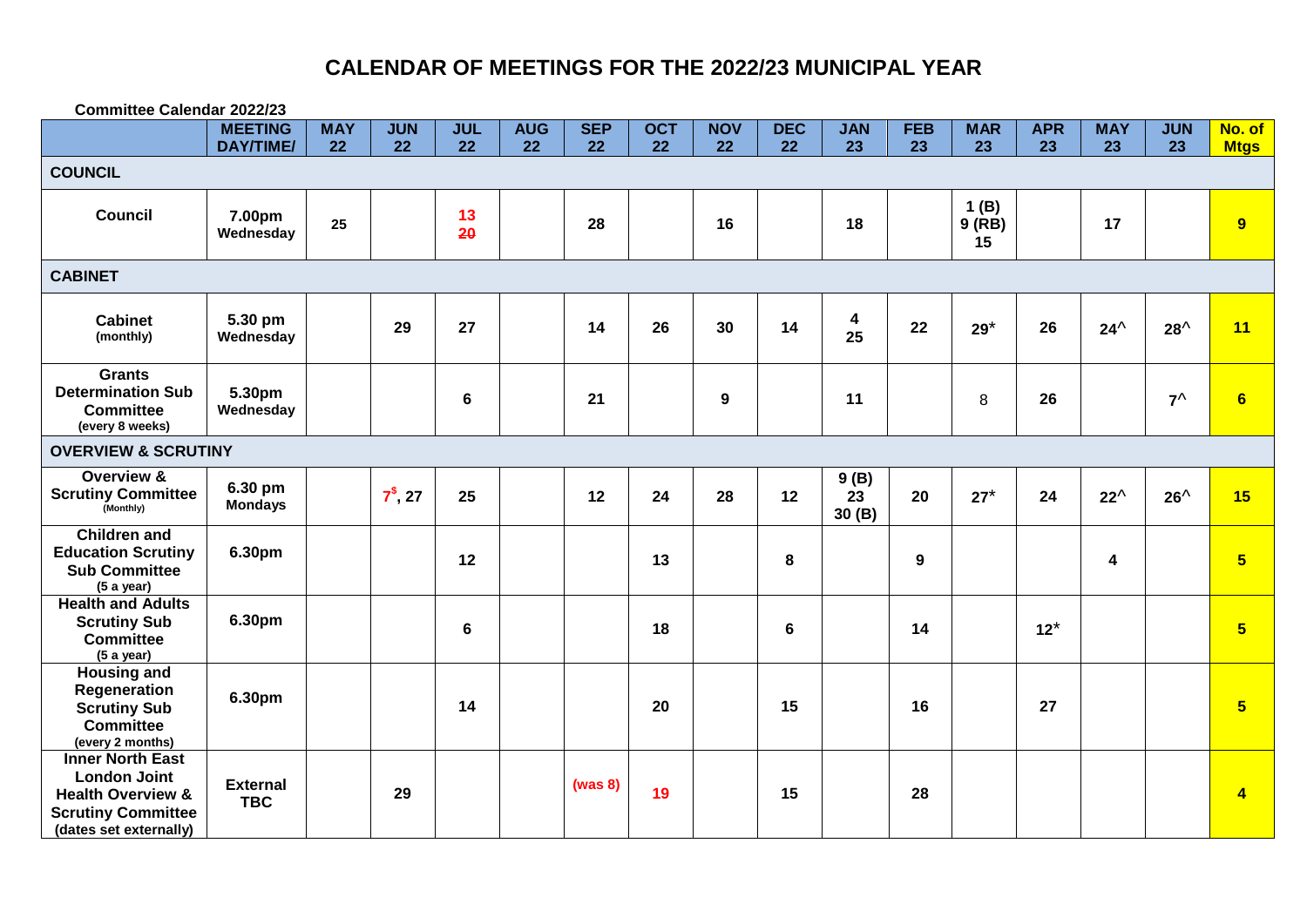|                                                                                 | <b>MEETING</b><br><b>DAY/TIME/</b> | <b>MAY</b><br>22 | <b>JUN</b><br>22     | <b>JUL</b><br>22 | <b>AUG</b><br>22 | <b>SEP</b><br>22                 | <b>OCT</b><br>22        | <b>NOV</b><br>22 | <b>DEC</b><br>22               | <b>JAN</b><br>23 | <b>FEB</b><br>23 | <b>MAR</b><br>23      | <b>APR</b><br>23 | <b>MAY</b><br>23 | <b>JUN</b><br>23 | No. of<br><b>Mtgs</b> |
|---------------------------------------------------------------------------------|------------------------------------|------------------|----------------------|------------------|------------------|----------------------------------|-------------------------|------------------|--------------------------------|------------------|------------------|-----------------------|------------------|------------------|------------------|-----------------------|
| <b>COMMITTEES AND PANELS</b>                                                    |                                    |                  |                      |                  |                  |                                  |                         |                  |                                |                  |                  |                       |                  |                  |                  |                       |
| <b>Development</b><br><b>Committee</b><br>(monthly)                             | 6.30 pm<br><b>Thursday</b>         |                  | 14                   | 12               | 10               | $6\phantom{a}$                   | $\overline{\mathbf{4}}$ | $\mathbf 1$      | $\overline{7}$                 | 5                | $\mathbf{1}$     | $\mathbf{2}$<br>$30*$ | 27               | $25^{\wedge}$    |                  | 12                    |
| <b>Strategic</b><br><b>Development</b><br><b>Committee</b><br>(every 5/6 weeks) | 6.30 pm<br>Wednesday               |                  | 8                    | 21               |                  | 8                                | 19                      |                  | $\blacktriangleleft$           | 10               | 23               |                       | $5^*$            | 10               |                  | 9                     |
| Licensing<br><b>Committee</b><br>(quarterly)                                    | 6.30 pm<br>Thursday                | 31               |                      |                  |                  | $\overline{7}$<br>(WED)<br>(SEV) | $\overline{\mathbf{4}}$ |                  |                                | 10               |                  |                       |                  | $\mathbf{2}$     |                  | $4 + 1$               |
| <b>Licensing Sub</b><br><b>Committee</b><br>(fortnightly)                       | 6.30 pm<br>Tuesday/<br>Thursday    |                  | $\overline{7}$<br>21 | 5<br>19<br>26    | 31               | 13<br>27                         | 11<br>25                | 8<br>22          | $5\phantom{.0}$<br>(MON)<br>13 | 17<br>31         | 14<br>28         | 14<br>$28*$           | $11*$<br>25      | 9                |                  | 23                    |
| <b>Audit Committee</b>                                                          | 6.30 pm<br>Thursday                |                  | 28<br>(Tue)          |                  |                  |                                  |                         | 24               |                                | 26               |                  |                       | $13*$            |                  |                  | $\overline{4}$        |
| <b>General Purposes</b><br><b>Committee</b><br>(4 meetings per year)            | 6.30 pm<br><b>Tuesday</b>          | 25 <sup>⁵</sup>  | 21                   |                  |                  |                                  | 13                      |                  | 15                             |                  | 23               |                       |                  |                  |                  | 5 <sub>5</sub>        |
| <b>Appointments Sub-</b><br><b>Committee</b>                                    | Ad-hoc if<br>required              |                  |                      |                  |                  |                                  |                         |                  |                                |                  |                  |                       |                  |                  |                  |                       |
| <b>Standards Advisory</b><br><b>Committee</b><br>(quarterly)                    | 6.00 pm<br><b>Thursday</b>         |                  | 23                   |                  |                  | 22                               |                         |                  | 8                              |                  |                  | $23*$                 |                  |                  |                  | $\overline{4}$        |
| <b>Pensions Board</b><br>(quarterly)                                            | 10.00am<br><b>Monday</b>           |                  | 13                   |                  |                  | 12                               |                         | 28               |                                |                  | 27               |                       |                  |                  |                  | $\overline{4}$        |
| <b>Pensions</b><br><b>Committee</b><br>(quarterly)                              | 6.30pm<br><b>Monday</b>            |                  | 27                   |                  |                  | 26                               |                         |                  | 12                             |                  |                  | 13                    |                  |                  |                  | $\overline{4}$        |
| <b>King George's Field</b><br><b>Charity Board</b><br>(quarterly)               | 5.30 pm<br>Wednesday               |                  | 29                   |                  |                  |                                  | 26                      |                  |                                | 25               |                  |                       | $12^*$           |                  |                  | $\overline{4}$        |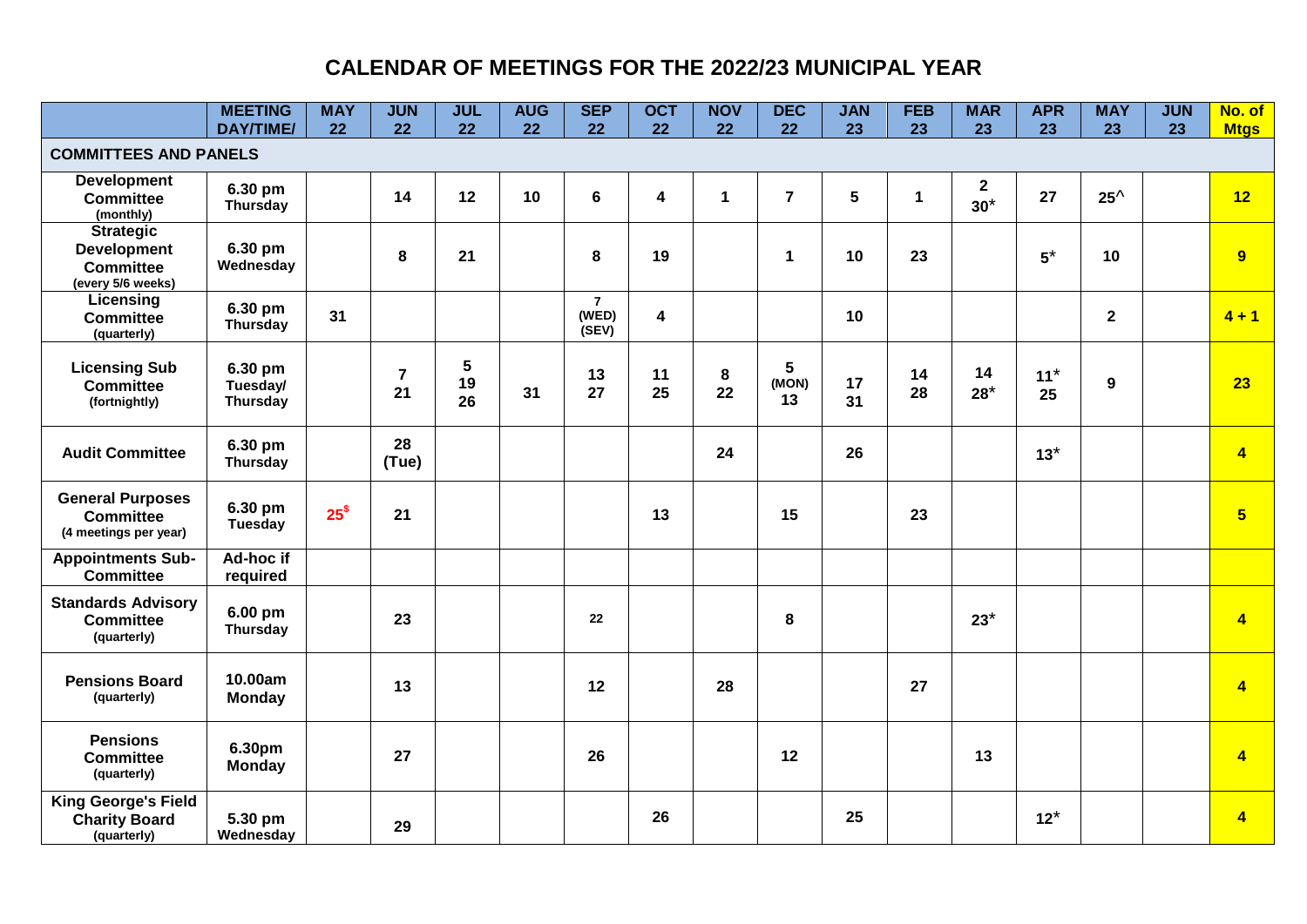|                                                                         | <b>MEETING</b><br>DAY/TIME/ | <b>MAY</b><br>22                                                                             | <b>JUN</b><br>22 | <b>JUL</b><br>22 | <b>AUG</b><br>22                                                                             | <b>SEP</b><br>22 | <b>OCT</b><br>22 | <b>NOV</b><br>22 | <b>DEC</b><br>22 | <b>JAN</b><br>23 | <b>FEB</b><br>23 | <b>MAR</b><br>23 | <b>APR</b><br>23 | <b>MAY</b><br>23 | <b>JUN</b><br>23 | No. of<br><b>Mtgs</b> |
|-------------------------------------------------------------------------|-----------------------------|----------------------------------------------------------------------------------------------|------------------|------------------|----------------------------------------------------------------------------------------------|------------------|------------------|------------------|------------------|------------------|------------------|------------------|------------------|------------------|------------------|-----------------------|
| <b>Partnerships</b>                                                     |                             |                                                                                              |                  |                  |                                                                                              |                  |                  |                  |                  |                  |                  |                  |                  |                  |                  |                       |
| <b>Health and</b><br><b>Wellbeing Board</b><br>(approx. every 2 months) | 5.00pm<br><b>Tuesday</b>    |                                                                                              |                  | 26               |                                                                                              | 20               |                  |                  | 6                |                  | 7                |                  | $4^*$            |                  |                  | $5\phantom{a}$        |
| <b>Other Meetings</b>                                                   |                             |                                                                                              |                  |                  |                                                                                              |                  |                  |                  |                  |                  |                  |                  |                  |                  |                  |                       |
| Freedom of the<br><b>Borough</b>                                        | Ad hoc if<br>required       |                                                                                              |                  |                  |                                                                                              |                  |                  |                  |                  |                  |                  |                  |                  |                  |                  | <b>TBA</b>            |
| <b>Schools Forum</b>                                                    | 8.30am                      |                                                                                              | 22               |                  |                                                                                              |                  | 12               | 30               |                  | 18               |                  | 8                |                  |                  | $21^{\prime}$    | 5 <sup>5</sup>        |
| <b>MEMBERS</b>                                                          |                             |                                                                                              |                  |                  |                                                                                              |                  |                  |                  |                  |                  |                  |                  |                  |                  |                  |                       |
| Training &<br><b>Development</b><br>(provisional)                       |                             | The Member Induction Plan 2022 is due to be agreed at General Purposes Committee on 22 March |                  |                  |                                                                                              |                  |                  |                  |                  |                  |                  |                  |                  |                  |                  |                       |
| <b>Committee Specific</b><br><b>Training (where</b><br>already booked)  |                             |                                                                                              |                  |                  | The Member Induction Plan 2022 is due to be agreed at General Purposes Committee on 22 March |                  |                  |                  |                  |                  |                  |                  |                  |                  |                  |                       |

## **KEY TO SYMBOLS**

\* - Takes place during Ramadan Meeting start time may be amended

# - Meeting starting time earlier than the normal scheduled time

^ - Provisional date

B - Budget meeting

(RB) - Reserve budget meeting \$ - Short meeting to establish sub-committees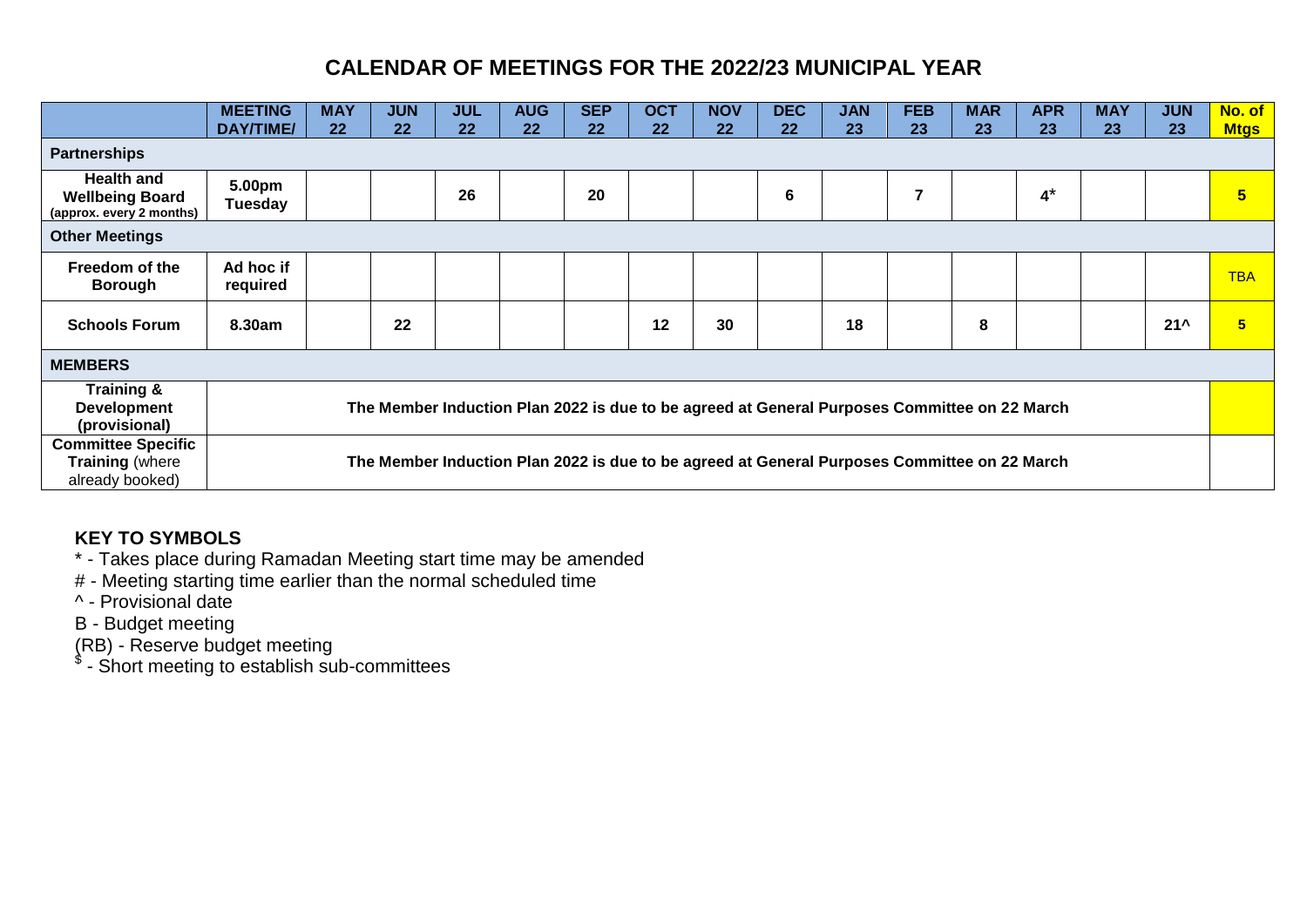#### **NOTES:**

#### 1. **RELIGIOUS HOLIDAYS:**

- **RAMADAN 2022** 2 (eve) April 2022 1 May 2022 (subject to confirmation)
- **EID-AL-FITR 2022** 2 (eve) to 3 May 2022 (subject to confirmation)
- **SHAVOUT 2022** 4 (eve) to 5-6 June 2022
- **EID-UL-ADHA 2022** 9 (eve) to 10 July 2022 (subject to confirmation)
- **ASHURA 2022** 7 (eve) to 8 August 2022
- **ROSH HASHANAH 2022**  25 (eve) to 26-27 September 2022
- **YOM KIPPUR 2022** 4 (eve) to 5 October 2022
- **SUKKOT 2022** 10 (eve) to 11 October 2022
- **DIWALI 2022**  25 October 2022
- **CHANUKAH 2022**  18 (eve) to 26 December 2022
- **RAMADAN 2023**  22 (eve) March 2023 20 April 2023 (subject to confirmation),
- **EID-AL- FITR 2023** 21 (eve) to 22 April 2023 (subject to confirmation)
- **PASSOVER 2023**  5 (eve) to 13 April 2023
- **EASTER 2023**: Good Friday 7 April 2023, Easter Sunday 9 April 2023

#### 2. **BANK HOLIDAYS:**

- **MAY 2022** 2
- **JUNE 2022 –** 2, 3
- **AUGUST 2022 -** 29
- **DECEMBER 2022 –** 26, 27
- **JANUARY/NEW YEAR 2023 –** 2
- **APRIL 2023 –** 7, 10
- $MAY 2023 1$